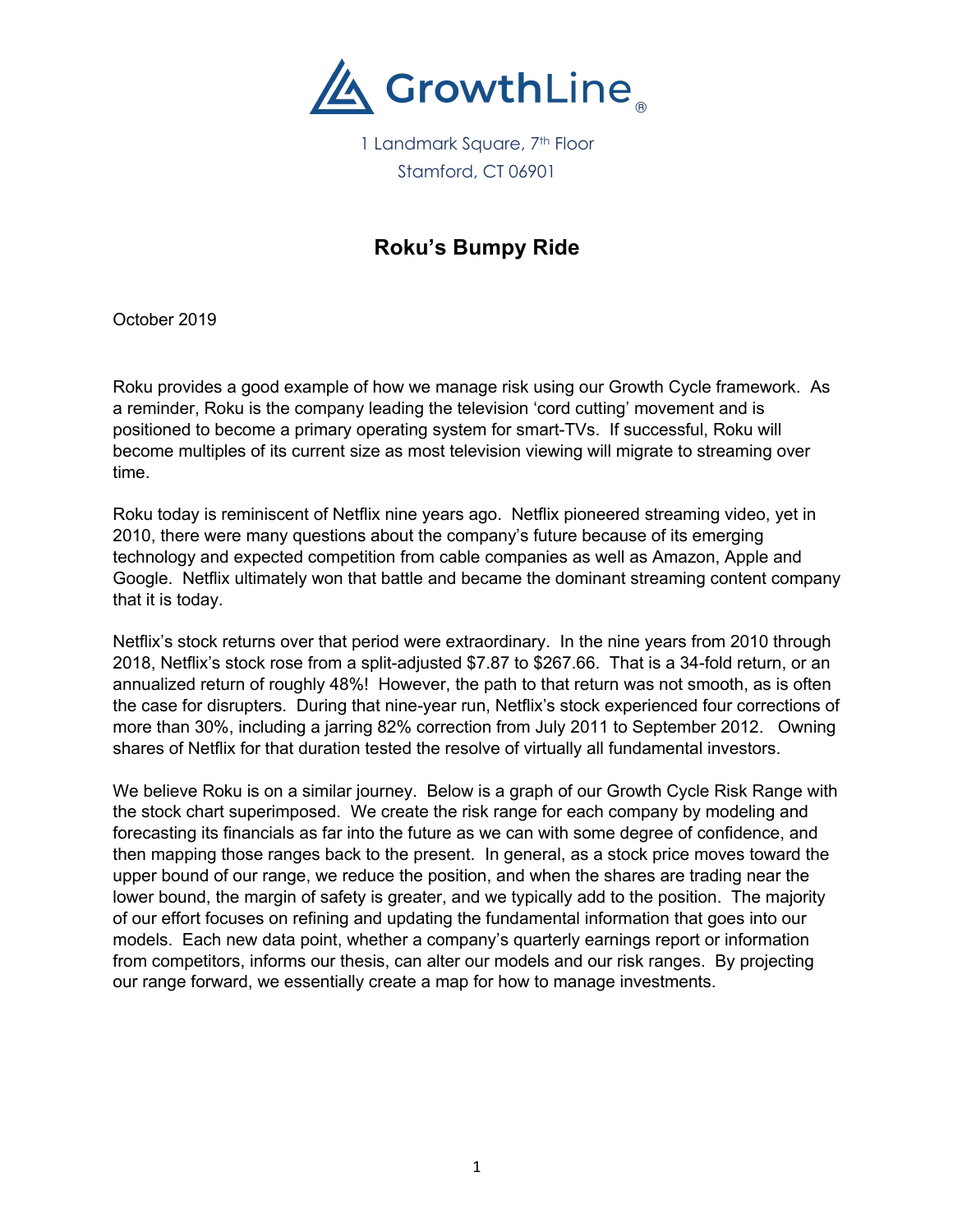

1 Landmark Square, 7<sup>th</sup> Floor Stamford, CT 06901



We first invested in Roku in May as we were developing our models and understanding of the company. The stock was below the bottom end of our range at the time. We made several additions and reductions based on market conditions and new fundamental information throughout the summer. In August, as the stock went above the top end of our range, we meaningfully reduced our position by roughly one third. Most recently, we began adding back to our position in late September at \$128 as the stock came back toward the middle of our range. In hindsight, we were too early as the shares are recently trading closer to \$100. As market conditions stabilize and with Roku near the bottom of our risk range, we anticipate we will continue to build this position so long as the company remains on its current fundamental trajectory.

The GrowthLine Team